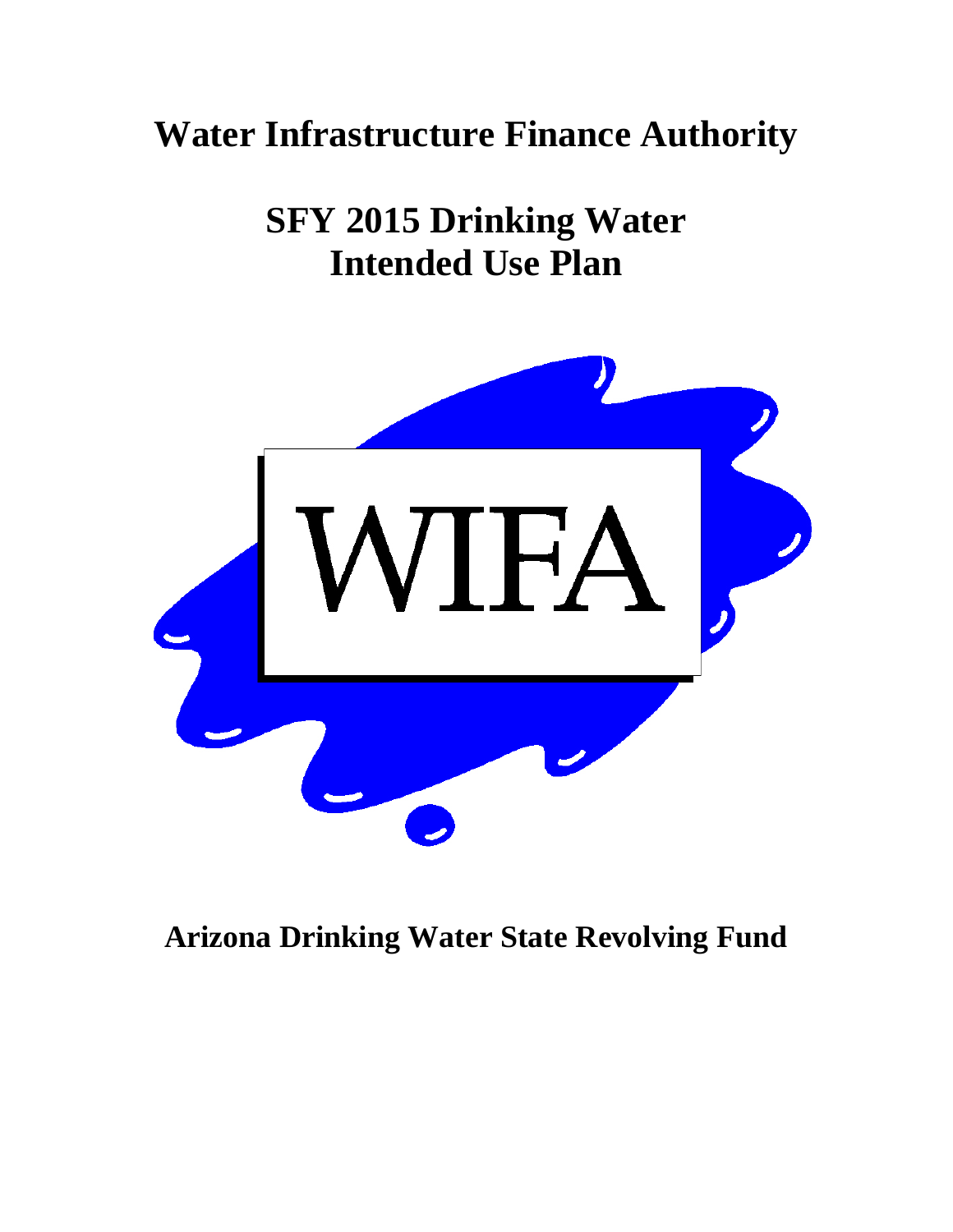## **INTRODUCTION**

The WIFA Board of Directors is pleased to release Arizona's Drinking Water State Revolving Fund (DWSRF) Intended Use Plan (IUP) for the State Fiscal Year (SFY) 2015 funding cycle. The DWSRF IUP describes WIFA's plan to utilize various sources of funds to finance drinking water infrastructure and support related program activities during the SFY 2015 funding cycle from July 1, 2014 through June 30, 2015. This IUP is a required element of the grant application documentation to obtain the FFY 2014 grant award. Arizona herewith submits its IUP for the FFY 2014 funds available to Arizona for the purposes of continuing the development, implementation and administration of the DWSRF program in Arizona.

The Arizona DWSRF Loan Program funds publicly and privately‐owned community water systems and non‐profit non‐community water systems. Eligible projects include treatment, transmission and distribution, source, storage, consolidation and creation of new systems. Projects to acquire land or to refinance debt obligations of publicly-owned systems may also be eligible. The program also places an emphasis on small and disadvantaged communities and on programs that emphasize prevention and sustainability as tools for ensuring safe drinking water.

## **Section 1: Short Term Goals**

For the purposes of this IUP, a short-term goal is an activity intended to be initiated, and in some cases, completed within a year:

- WIFA will make drinking water infrastructure loans more accessible and affordable to small communities by subsidizing all loans;
- WIFA will provide additional assistance to communities who are identified as disadvantaged;
- WIFA will provide at least 20% of the Capitalization Grant amount as additional subsidization in the form of forgivable principal;
- WIFA will continue to encourage borrowers to address green stormwater infrastructure, water and energy efficiency improvements and other environmentally innovative activities.

## **Section 2: Long Term Goals**

For the purposes of this IUP, a long term goal is defined as the life of the program. The following are the long‐term goals of the loan program:

- Award WIFA's resources in accordance with the needs of Arizona's citizens;
- Maintain the fiscal integrity of WIFA's funds and assure continuous enhancement for future generations;
- Effectively and efficiently deliver financial and technical assistance;
- Coordinate with other funding sources, technical resources, regulatory authorities, and private sector legal and financial counterparts;
- Actively pursue leadership in infrastructure finance;
- Efficiently administer WIFA within a positive work environment;
- Facilitate and encourage Board of Directors' involvement in WIFA.

## **Section 3: Important Program Changes**

WIFA plans to adjust the interest vs. fee ratio of the Combined Interest and Fee Rate (CIFR) during SFY 2015. WIFA will document a new policy providing guidance on the application of additional subsidies which will include how communities that cannot otherwise afford projects (including disadvantaged communities) and green projects (if required by the Capitalization Grant) may receive forgivable principal.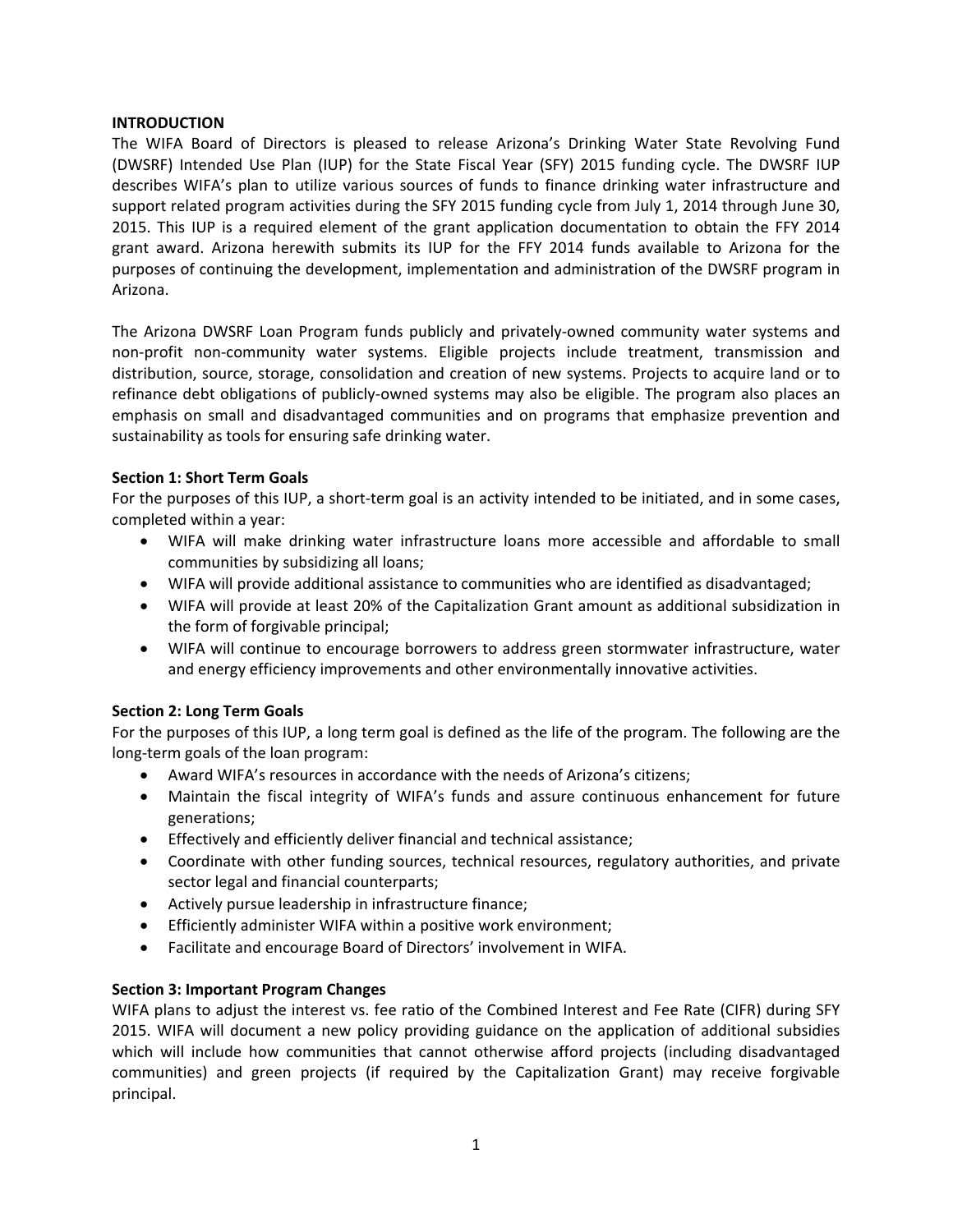# **Section 4: Agreement to Enter Data into PBR and NIMS**

WIFA agrees to enter data into PBR and NIMS. WIFA is currently working with Northbridge Consulting to improve the historical data in NIMS.

# **Section 5: Description of Public Notice Process and Actions Taken to Address Public Comments**

Public review and written comment period of this IUP will be conducted from June 2, 2014 through June 16, 2014.

WIFA will solicit public review and comment on the draft SFY 2015 DWSRF IUP and Project Priority List (PPL) according to the following schedule:

| June 2, 2014  | Distribution and Web posting of the draft DWSRF IUP and PPL to all<br>interested parties.                                   |
|---------------|-----------------------------------------------------------------------------------------------------------------------------|
| June 16, 2014 | Public Hearing - 1110 West Washington, Room 130, Phoenix, Arizona<br>85007 from 1:00 P.M. to 2:00 P.M.                      |
| June 16, 2014 | Deadline for public comments on the draft DWSRF IUP and PPL.                                                                |
| June 18, 2014 | The WIFA Board of Directors to adopt the final draft DWSRF IUP and PPL.<br>IUP will then be sent to EPA for final approval. |
| July 1, 2014  | Begin implementation of the Approved DWSRF IUP and PPL                                                                      |

# **Section 6: Assurances and Specific Proposals**

WIFA intends to comply with the following:

- WIFA will comply with its Environmental Policy as approved by EPA;
- WIFA will notify its borrowers of the requirement to comply with the Davis-Bacon requirements outlined in the Capitalization Grant Terms and Conditions;
- WIFA will notify its borrowers of the requirement to comply with the American Iron and Steel requirements outlined in the Capitalization Grant Terms and Conditions;
- WIFA will make every effort to comply with EPA's guidance for timely and expeditious use of funds; and
- WIFA agrees to the remaining required assurances and proposals in the grant application or the IUP.

## **Section 7: Disadvantaged Community Program**

WIFA is committed to providing assistance to public water systems serving Disadvantaged Communities. The Board may designate an applicant as a Disadvantaged Community if the applicant satisfies one of the following:

- 1. The community is a designated "colonia" community through the federal government, or
- 2. The community received 60 or more Local Fiscal Capacity points on the DWSRF PPL.

WIFA intends on providing the 20% additional subsidy as forgivable principal to communities who cannot otherwise afford projects (including disadvantaged communities). WIFA's Disadvantaged Policy allows for extended term, reduced interest or a combination. WIFA may choose to provide additional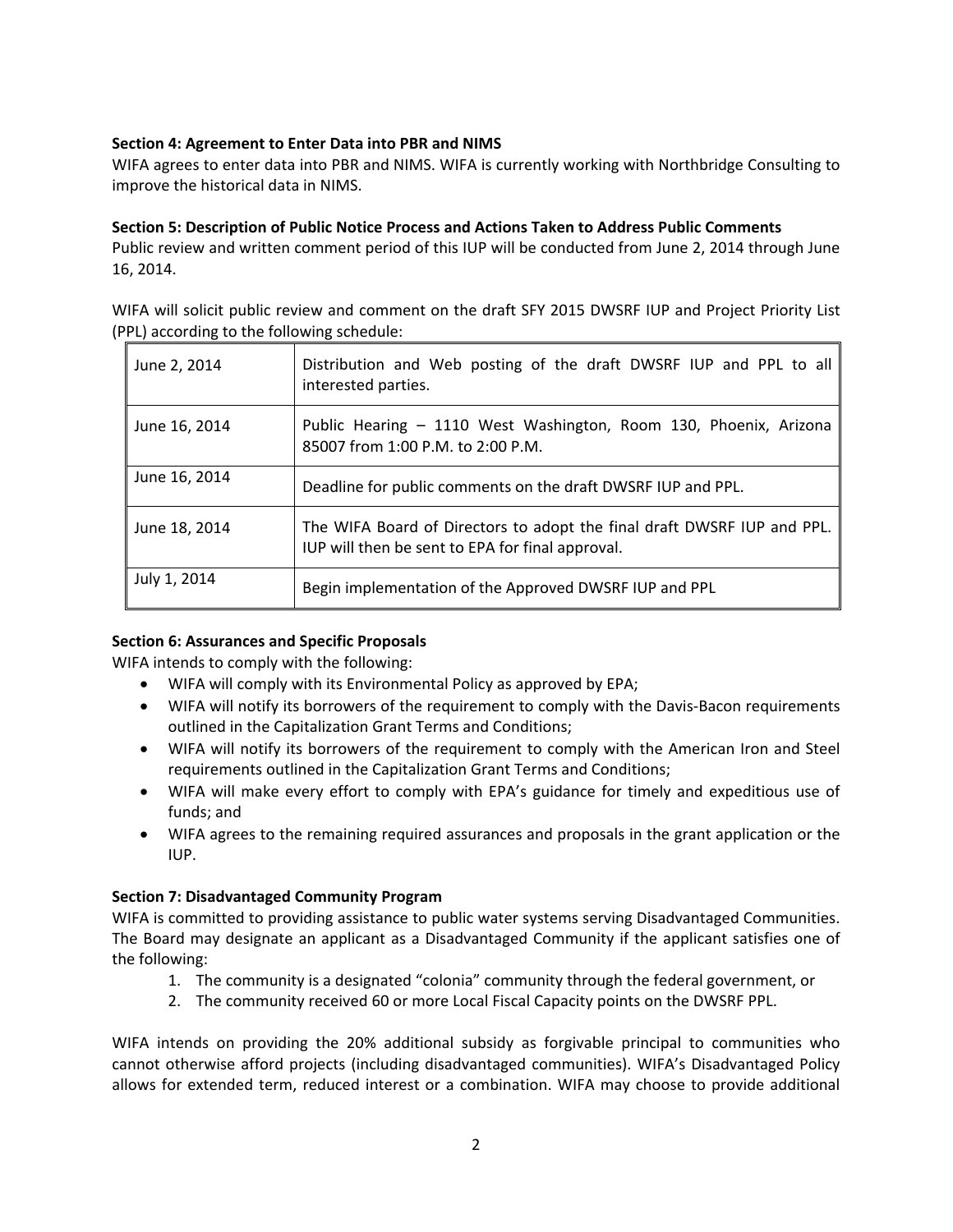subsidization to 'fix it first' projects if they are identified on the PPL and move into the 'ready to proceed' category.

# **Section 8: Criteria and Methods for Distribution of Funds (Priority Setting Criteria)**

- **Project Priority List and Fundable Range**
	- o **Project Priority List (PPL):** On an annual basis, following a statewide solicitation for projects, WIFA develops a statewide priority list of projects. Projects are scored and ranked on the list based upon public health risk, SDWA compliance, and financial need. Currently, WIFA's DW PPL has 17 project priority list applications totaling \$26,864,658.
	- o **Fundable Range:** The Fundable Range includes the applicants ready to receive design or construction financial assistance.

# **Project Priority List Updates**

The WIFA Board of Directors may update the DW PPL by adding or deleting projects or adjusting the fundable range for design or construction projects. The decision to update the DW PPL may be based on a project's readiness to proceed, refined project cost estimates, availability of other funding sources or other new information affecting the expansion or contraction of the PPL and Fundable Range. The WIFA Board of Directors adopts the updated DW PPL at a public meeting and the updates are posted on the WIFA website. All projects must meet the applicable requirements under the Safe Drinking Water Act, 42 U.S.C. § 300f to 300j‐26.

# **Project Readiness to Proceed**

Applicants accrue readiness to proceed points based on the following criteria:

- o Approved debt authorization has been received by WIFA.
- o Plans and specifications are complete.
- o Local and state permits have been obtained.
- o The bid or solicitation process has been initiated.

## **Section 9: Bypass Procedures and Emergency Funding Procedures**

The Fundable Range process is used to bypass projects that are not ready to proceed. As part of this process, readiness to proceed points are awarded for each of the criteria identified above, with a project needing to accrue at least 40 points out of 100 possible. Projects which have not received at least 40 points are bypassed, allowing projects which are ready to proceed to move forward with obtaining financing.

In accordance with ARS 49‐1269 WIFA may enter into short term emergency loan agreements under the following conditions: 1) the term of the loan does not exceed one year, 2) the dollar amount of the loan does not exceed \$250,000, 3) the purpose of the loan is to provide assistance for systems that have failed as a result of a disaster, a natural disaster or a catastrophic event, 4) the disaster, natural disaster or catastrophic event is memorialized in a declaration of emergency by the governor or FEMA.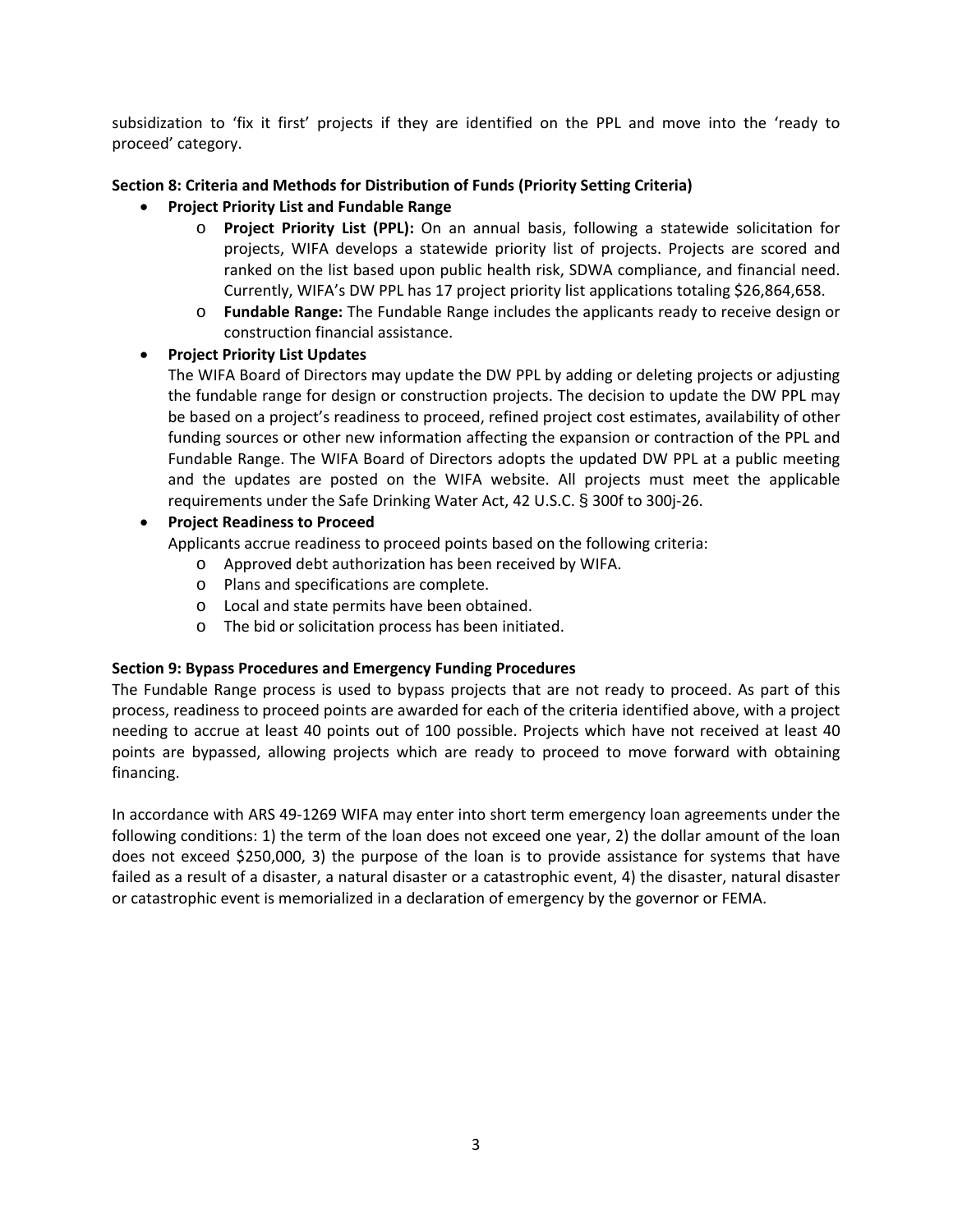|                                                                            | Federal         | <b>WIFA</b>     | WIFA Loan       |                 |
|----------------------------------------------------------------------------|-----------------|-----------------|-----------------|-----------------|
|                                                                            | Contributions   | Revenues        | <b>Accounts</b> | Total           |
| Funding Sources                                                            |                 |                 |                 |                 |
| Estimated fund balance as of $7/1/2014$                                    | \$              | \$<br>3,692,200 | \$79,270,290    | \$82,962,490    |
| New funds expected in SFY 2015                                             | \$15,969,000    | \$2,346,100     | \$12,691,121    | \$31,006,221    |
| **Banked Funds (see below)                                                 |                 |                 |                 |                 |
| <b>Total Funding Sources</b>                                               | \$15,969,000    | \$<br>6,038,300 | \$91,961,411    | \$113,968,711   |
| <b>Funding Uses</b>                                                        |                 |                 |                 |                 |
| Financial Assistance Loans                                                 | \$11,459,128    | \$<br>3,193,800 | \$91,961,411    | \$106,614,339   |
| 15% Set-Aside Wellhead Protection (ADEQ)                                   | 1,524,212<br>\$ |                 |                 | \$<br>1,524,212 |
| 15% Set-Aside Technical Assistance (WIFA)                                  | \$<br>450,000   |                 |                 | \$<br>450,000   |
| 10% Set-Aside PWSS (ADEQ)*                                                 | \$<br>596,900   |                 |                 | \$<br>596,900   |
| 4% Set-Aside Administration (WIFA)                                         | \$<br>638,760   | \$<br>855,972   |                 | \$<br>1,494,732 |
| 2% Set-Aside Capacity Development (ADEQ)                                   | \$<br>300,000   |                 |                 | \$<br>300,000   |
| Forgivable Principal \$3,193,800 (20%)                                     |                 |                 |                 |                 |
| Green Project Reserve (voluntary)                                          |                 |                 |                 |                 |
| Banked FFY 2014 funds** (10% to ADEQ)                                      | 1,000,000<br>\$ |                 |                 | 1,000,000<br>\$ |
| <b>Total Funding Uses</b>                                                  | \$15,969,000    | \$<br>4,049,772 | \$91,961,411    | \$111,980,183   |
|                                                                            |                 |                 |                 |                 |
| **ADEQ is banking \$1,000,000 from the new FFY 14 Cap. Grant 10% set-aside |                 |                 |                 |                 |

#### **Section 10: Sources and Uses Table**

The Safe Drinking Water Act §1452(g) and §1452(k) allows States to set aside up to 31% of the Capitalization Grant for specific activities. These are referred to as the 2%, 4%, 10%, and 15% set‐asides and are further described below. Funds not expended in these categories by the end of SFY 2015 will revert to the DW Loan Fund Account.

## **15% Set‐aside**

State and Federal Statutes allow setting aside up to 15% of the Federal Capitalization Grant funds to provide local assistance to water systems in Arizona. \$1,524,212 has been requested by ADEQ for Wellhead Protection activities to protect underground sources of drinking water. WIFA will utilize \$450,000 of this set-aside. \$20,000 will support the drinking water portion of the annual Water and Wastewater Residential Rate Survey and \$130,000 will support the 2015 Drinking Water Needs Survey effort. (See Professional Technical Assistance in Section 11 below) \$300,000 will be provided as planning and design assistance through two competitive cycles beginning on July 1, 2014 and January 1, 2015 (see Planning and Design Technical Assistance Program in Section 11 below).

# **10% Set‐aside**

State and Federal Statutes allow setting aside up to 10% of the Federal funds for the Public Water System Supervision activities. This set‐aside requires an additional 1:1 match which will be provided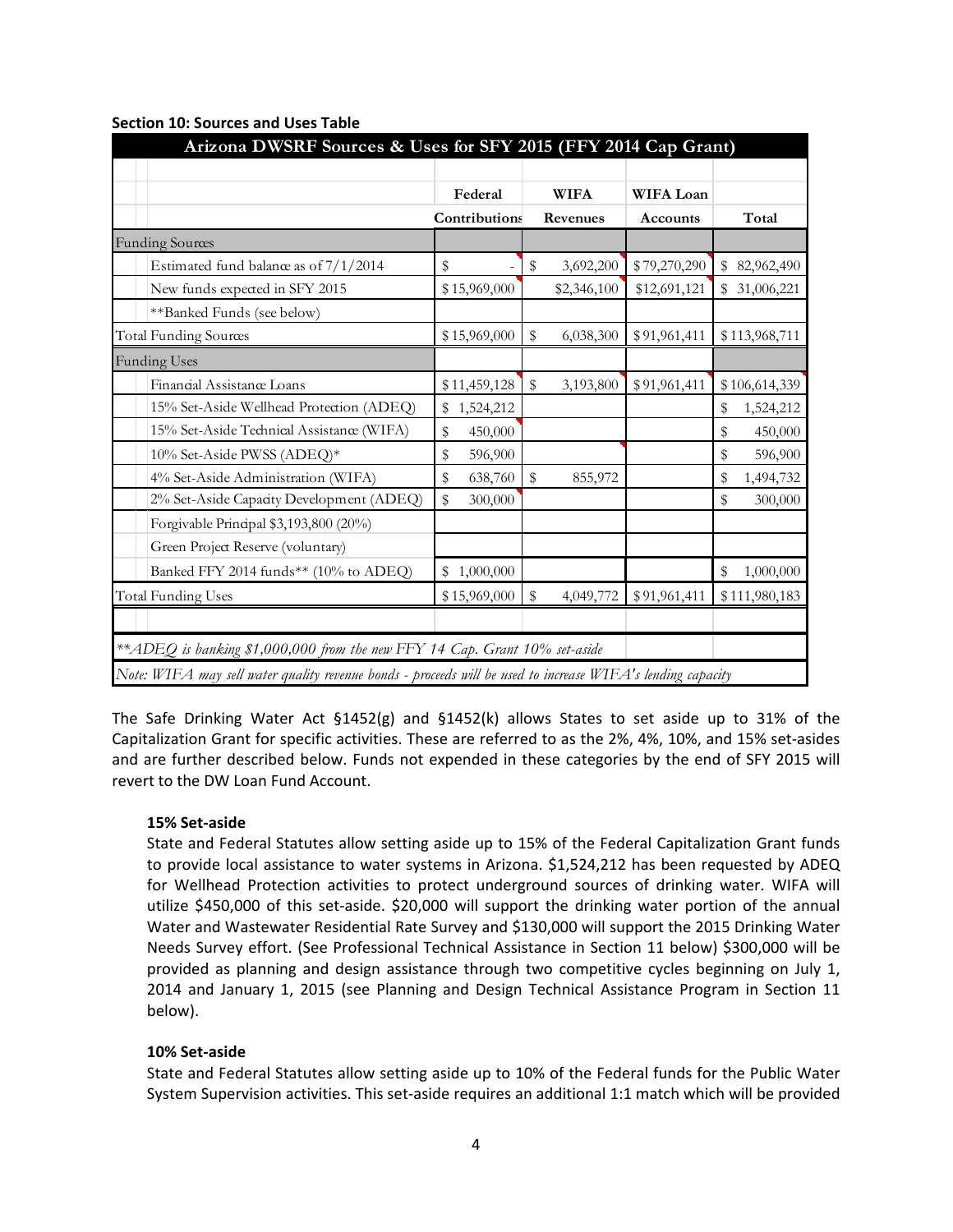by ADEQ Fees. ADEQ will use this funding for the PWSS Program, which encompasses all of the various activities involved in implementing the Safe Drinking Water Act requirements in Arizona. These activities include operator certification, source water assessment and protection, development of regulatory guidance and assistance documents, assisting systems in obtaining the technical, financial, and managerial capability to comply with drinking water regulations, and technical consultations on water system and treatment system design. ADEQ is requesting \$ 596,900.

#### **4% Set‐aside**

State and Federal Statutes allow setting aside up to 4% of the Federal funds for the administration of the DWSRF program. WIFA will utilize this set‐aside to pay salaries and associated expenses of program's personnel devoting time to the administration of the funds as well as the necessary ancillary services performed by other agencies. These funds will also be used to procure equipment and training necessary for the adequate performance of staff. Expenses for DWSRF‐related public meetings, workshops and conferences will also be paid for out of this set‐aside. Funds not used immediately will be reserved for use in future years. As evidenced in the Sources and Uses Table, WIFA will provide additional program administration support through use of WIFA Fees.

#### **2% Set‐aside**

State and Federal Statutes allow setting aside 2% of the Federal funds to provide local assistance to water systems in Arizona. The 2% set-aside in the amount of \$300,000 will be used by ADEQ's Capacity Development Program (see Staff Technical Assistance in Section 11 below).

#### **ADEQ Drinking Water Program**

The Drinking Water program is federally mandated to ensure safe drinking water supplies for the public. Staff reviews water system construction plans, conducts compliance inspections on drinking water systems, reviews water quality monitoring data, initiates enforcement actions in response to continued or significant noncompliance, and conducts outreach to educate stakeholders on regulatory requirements. The program also evaluates source waters to ascertain their susceptibility to contamination, promotes voluntary community programs aimed at protecting aquifers for drinking water use, and administers the monitoring assistance program to assist public water systems in complying with monitoring requirements under the federal Safe Drinking Water Act. This effort has been funded through WIFA Revenues in the past, but no funds have been requested for FFY 2014.

## **Section 11: Identify the Types of Assistance Provided and the Terms (Principal Forgiveness, Extended Terms)**

WIFA provides low interest loans for projects eligible under the Safe Drinking Water Act. Eligible projects include treatment, transmission and distribution, source, storage, consolidation and creation of new systems. Projects to acquire land or to refinance debt obligations of publicly-owned systems may also be eligible.

- Subject to the limitation that loan terms are not to exceed the useful life of the project, all loans for the financing of projects will be for a term not to exceed 20 years from loan closing date; except that under certain conditions (including loans to disadvantaged communities) project financing may be made for a period of up to 30 years.
- WIFA may provide additional subsidization to projects for Disadvantaged Communities and projects identified as 'fix it first' (as described in Section 7 of this document) as well as projects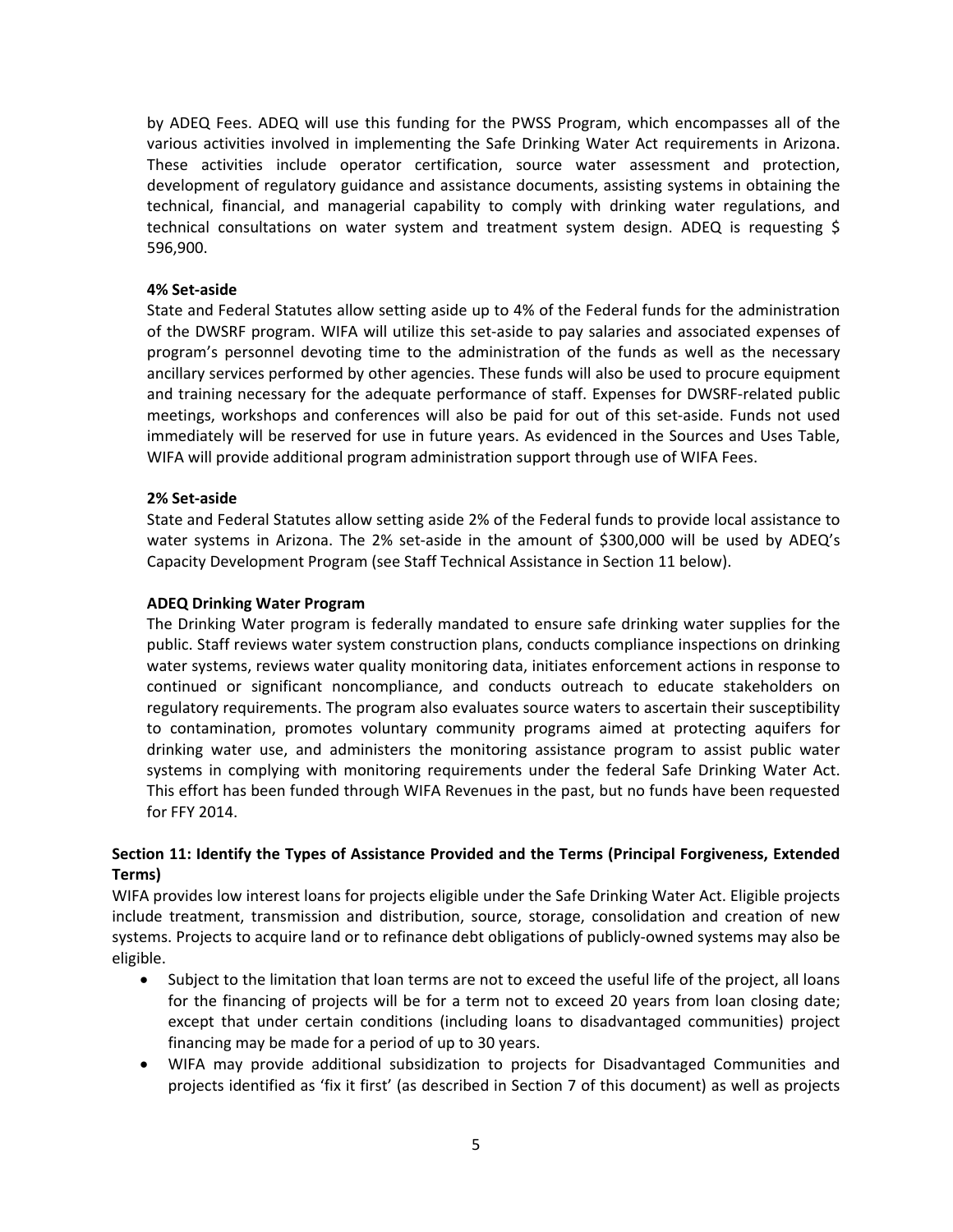that meet the green project reserve criteria. The minimum additional subsidy required to be distributed under the FFY 2014 Capitalization Grant is \$3,193,800.

WIFA also provides three types of Technical Assistance:

- **Staff Technical Assistance** (2% set‐aside) *‐*  ADEQ's Capacity Development Unit assists small drinking water systems, serving 10,000 or fewer people, to improve their day-to-day operation. For more information contact ADEQ's Drinking Water Division Deputy Director.
- **Professional Technical Assistance** Professional Technical Assistance includes studies, surveys and other types of reports that provide benefit to a range of drinking water systems statewide. WIFA will complete the drinking water portion of the Water and Wastewater Residential Rate Survey with these funds. This effort includes a survey of approximately 500 utilities, updates to the Rates Dashboard by the University of North Carolina's Environmental Finance Center, survey analysis and final report. WIFA will also use these funds to complete the 2015 Drinking Water Needs Survey. This survey effort includes travel, training, one‐on‐one consultation with the approximately 40 systems selected to participate, data review and consultation with EPA's contractor, and participation in EPA's preparation of the Report to Congress.
- **Planning and Design Technical Assistance Program** The purpose of WIFA's Planning and Design Technical Assistance Program is to help prepare systems for construction of capital improvement projects. Typically, awards are made to facilities with limited resources that need assistance in completing the planning and/or design phase of an infrastructure project. WIFA has also placed high priority on green projects, including water efficiency, energy efficiency and green stormwater infrastructure. The request for applications issued for each cycle establishes the scoring criteria on which the applications are evaluated. Awards are capped at \$35,000 per project.

## **Financial Terms of Loans**

- Repayment of loan principal must begin within 12 months of project completion based on the construction schedule available at the loan closing date or actual completion date or three years from the date of the initial principal advance, whichever is earlier.
- Loan disbursements are to be made on a cost reimbursement basis.
- The decision to leverage will be based on demand on the loan fund for projects to address public health concerns, market conditions and long‐term impact to the fund.
- A minimum of 20% of the FFY 2014 Capitalization Grant funds will be provided as forgivable principal.
- All contracts for construction financial assistance will require the borrower to comply with the Davis‐Bacon Act regardless of the source of funding if required as part of the FFY 2014 Capitalization Grant.
- All contracts for construction financial assistance will require the borrower to comply with the Use of American Iron and Steel as described in WIFA's Capitalization Grant regardless of the source of funding if required as part of the FFY 2014 Capitalization Grant.
- WIFA will assess income from the Standard Combined Interest and Fee Rate (CIFR) as either fee income or interest income in accordance with the following table.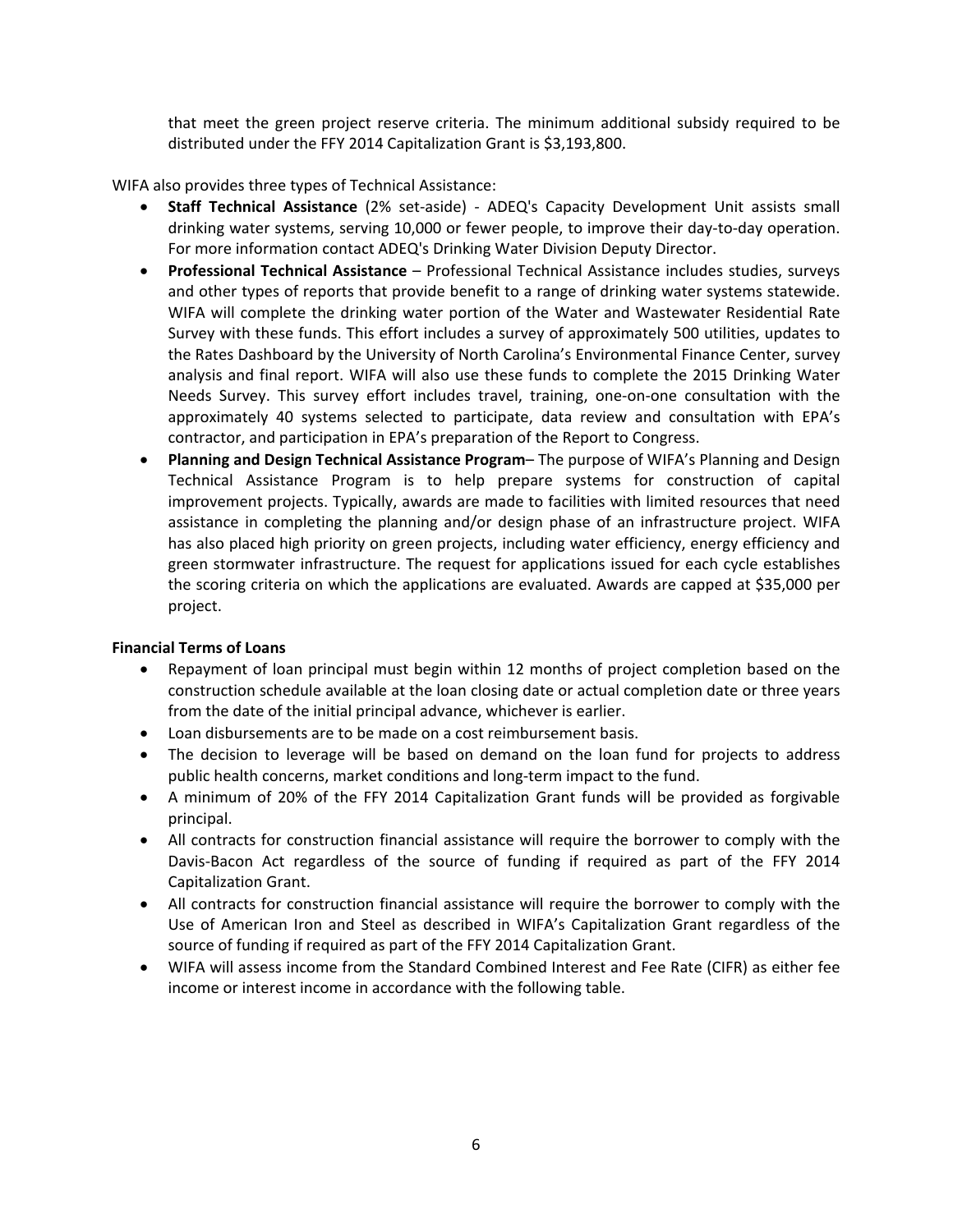| <b>Financial Structure</b> | <b>CIFR</b>                                                 |
|----------------------------|-------------------------------------------------------------|
| Governmental               | Municipal Market Data Index (MMD) multiplied by the Subsidy |
| Non-Governmental           | Prime Rate plus 200 basis points multiplied by the Subsidy  |

# **Combined Interest and Fee Rate (CIFR) for 20 Year Loans**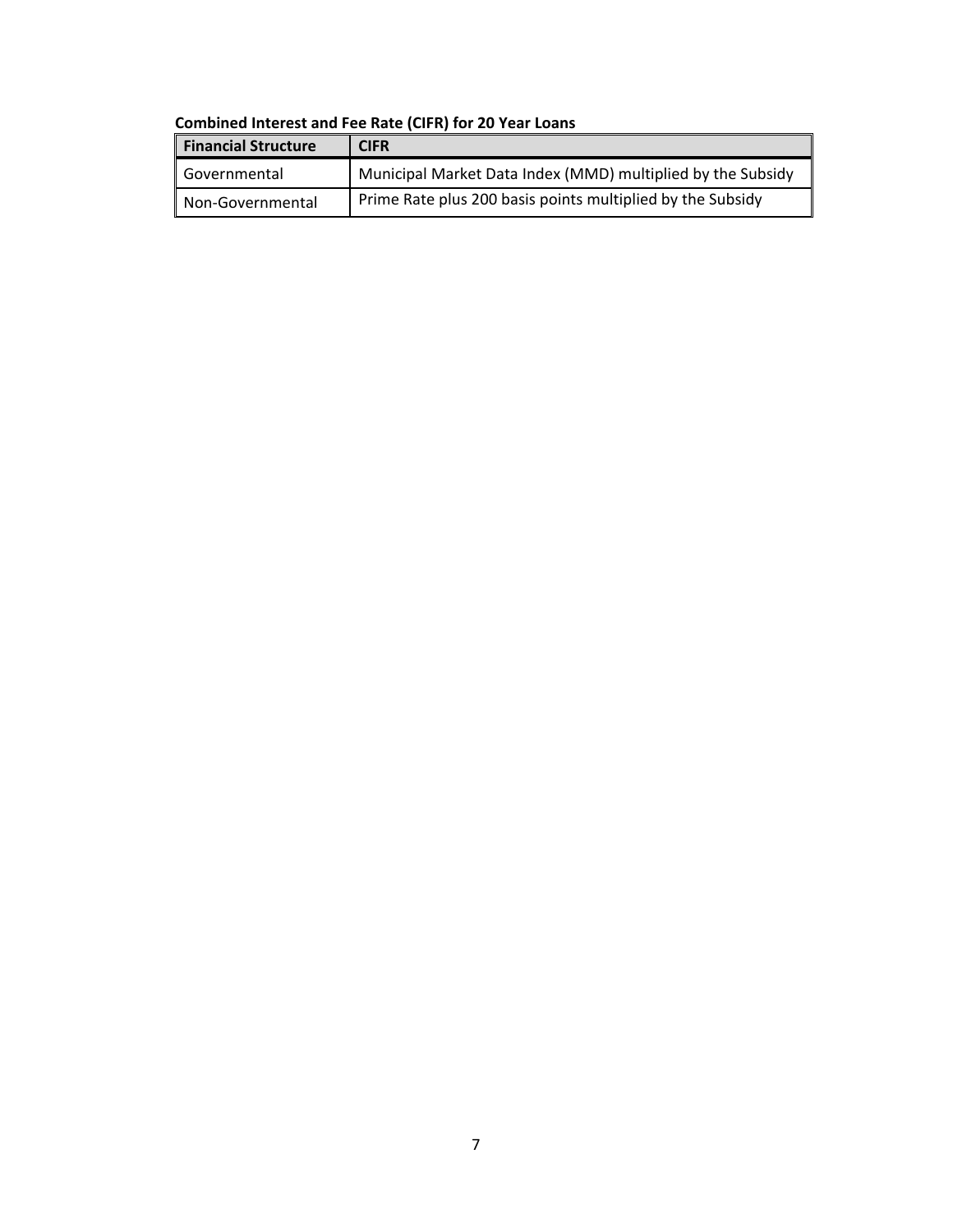#### **Section 12: State Match Sources**

As demonstrated in the Sources and Uses Table, WIFA revenues will provide match for the FFY 2014 Capitalization Grant.

#### **Section 13: Identification of Overmatch**

Through April 2013, WIFA has overmatched the federal grants when viewed in a cumulative perspective by \$13,313,508.

# **Section 14: Anticipated Cash Draw Ratio (proportionality) or Statement of Match Drawdown then Federal**

With the overmatch, WIFA will draw 100% federal funds until the overmatch is depleted. Once the overmatch is depleted WIFA will draw the state match equivalency prior to drawing federal funds.

#### **Section 15: Estimated Disbursement Schedule**

| <b>First Quarter</b> | Second Quarter | <b>Third Quarter</b> | <b>Fourth Quarter</b> |
|----------------------|----------------|----------------------|-----------------------|
| 20%                  | 35%            | 35%                  | 10%                   |

#### **Section 16: Identification of any Intended Transfers between Funds**

WIFA currently has no planned transfers between the CWSRF and the DWSRF.

#### **Section 17: Identification and Explanation of any Cross Collateralization**

The Authority maintains the CWSRF and DWSRF as separate and distinct programs. Revenues generated by either program will remain within that program. Any transfers between funds will be temporary in nature and done only to alleviate short term cash shortages.

## **Section 18: Combined Interest and Fee Rate (CIFR)**

For 20 year term loans, the WIFA Board of Directors has established a target CIFR ranging between 70% and 95% of the tax‐exempt AAA MMD Rate for governmental entities and the Prime Rate plus 200 basis points for non‐governmental entities. CIFR/subsidies on individual loans will be set pursuant to the criteria below:

- **•** Total Priority Value Points;
- Local fiscal capacity of the area served by the system requesting assistance; and,
- Lending capacity of Arizona's DWSRF.

## **Section 19: Fees Charged if Applicable and Uses of Fees**

Section 11 describes how fees are charged. The Sources and Uses table demonstrates how fees will be used for SFY 2015, providing match to the federal grant, administration of the SRF, and providing support to ADEQ's Drinking Water Program.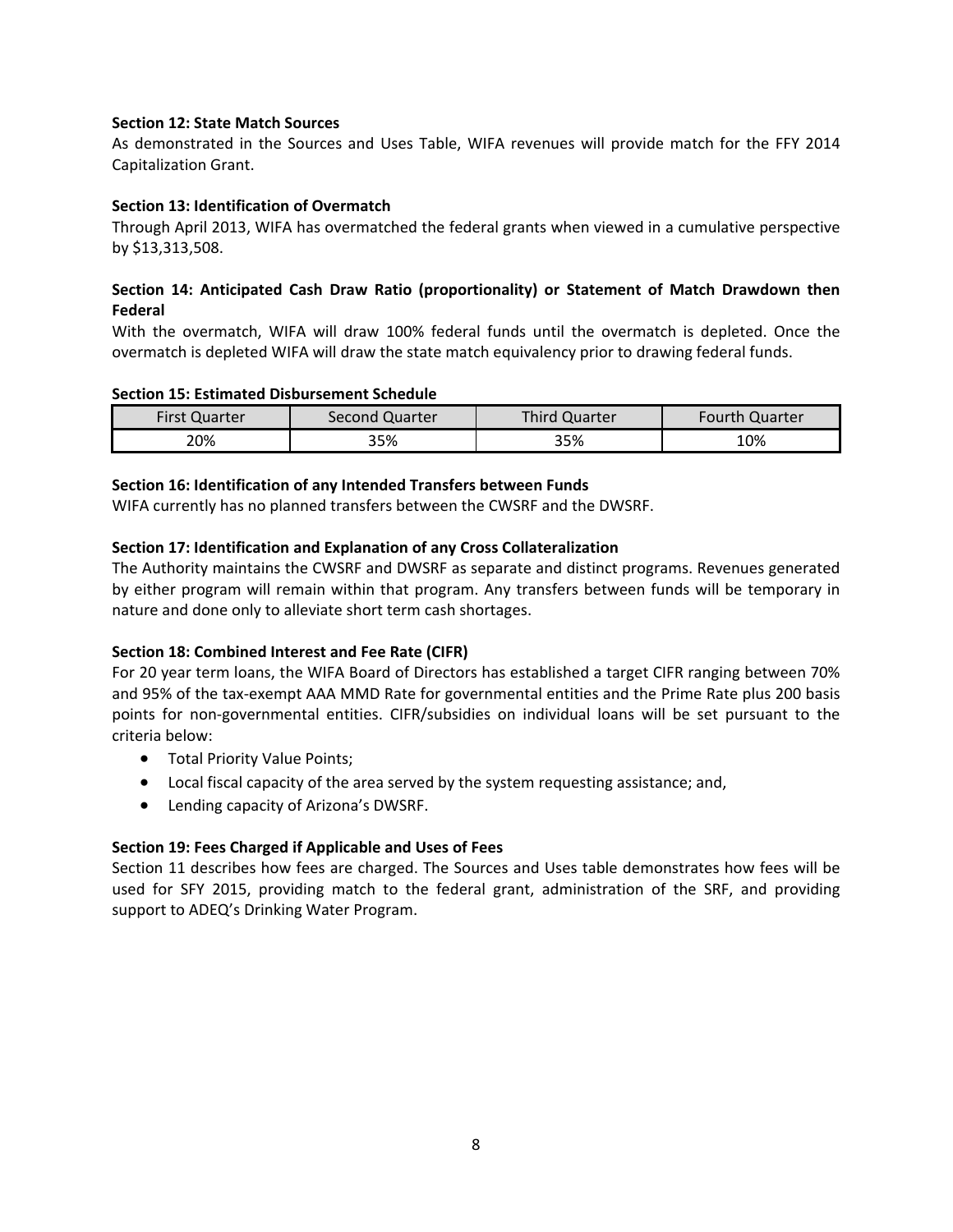#### **Section 20: Overview of Program Financial Status and Management**

The Federal Capitalization Grant for FFY 2014 will be \$15,969,000. See Table below.

|                | <b>AZ DW-SRF Capitalization Grants</b> |                     |  |  |  |  |  |  |
|----------------|----------------------------------------|---------------------|--|--|--|--|--|--|
|                | <b>Document</b>                        | <b>Total Amount</b> |  |  |  |  |  |  |
| 1              | FS99989498                             | 16,938,300.00       |  |  |  |  |  |  |
| 2              | FS99990299                             | 14,863,800.00       |  |  |  |  |  |  |
| 3              | FS99990200                             | 7,905,300.00        |  |  |  |  |  |  |
| 4              | FS99990201                             | 7,937,900.00        |  |  |  |  |  |  |
| 5              | FS99990202                             | 9,126,300.00        |  |  |  |  |  |  |
| 6              | FS99990203                             | 9,071,400.00        |  |  |  |  |  |  |
| $\overline{7}$ | FS99990204                             | 9,345,300.00        |  |  |  |  |  |  |
| 8              | FS99990205                             | 9,455,400.00        |  |  |  |  |  |  |
| 9              | FS99990206                             | 23,350,750.00       |  |  |  |  |  |  |
| 10             | FS99990207                             | 23,358,750.00       |  |  |  |  |  |  |
| 11             | FS99990208                             | 23,118,000.00       |  |  |  |  |  |  |
| 12             | FS99990209                             | 23,118,000.00       |  |  |  |  |  |  |
| 13             | 2F00T05809                             | 55,340,000.00       |  |  |  |  |  |  |
| 14             | FS99990210                             | 27,259,000.00       |  |  |  |  |  |  |
| 15             | FS99990211                             | 18,614,000.00       |  |  |  |  |  |  |
| 16             | FS99990212                             | 18,026,000.00       |  |  |  |  |  |  |
| 17             | Supplement                             | 301,000.00          |  |  |  |  |  |  |
| 18             | FS99990213                             | 16,913,000.00       |  |  |  |  |  |  |
| 19             | FS99990214                             | 15,969,000.00       |  |  |  |  |  |  |
|                |                                        |                     |  |  |  |  |  |  |
|                | <b>Totals</b>                          | 330,011,200.00      |  |  |  |  |  |  |

The Arizona DWSRF program supports the National USEPA Strategic Plan Goal 2 (Clean and Safe Water), Objective 1 (Protect Human Health), Sub‐objective 1 (Water Safe to Drink) listed below. Specifically, Arizona established and is managing the revolving loan fund to make low cost loans and other types of assistance to water systems to finance the cost of infrastructure projects to achieve or maintain compliance with Safe Drinking Water Act requirements. Arizona DWSRF activities support USEPA Program Reporting Measure SDW‐04 Fund Utilization and SDW‐05 DWSRF projects that have initiated operations.

All planned and prior year loans have assisted public water systems in meeting the federal and state drinking water compliance requirements. Details of Arizona's DWSRF activities supporting the National USEPA Strategic Plan will be included in the DWSRF Annual Report as well as in the Drinking Water National Information Management System (DW NIMS), Drinking Water Project Benefit Reporting System (PBR); and the Federal Funding Accountability and Transparency Act (FFATA) Reporting System.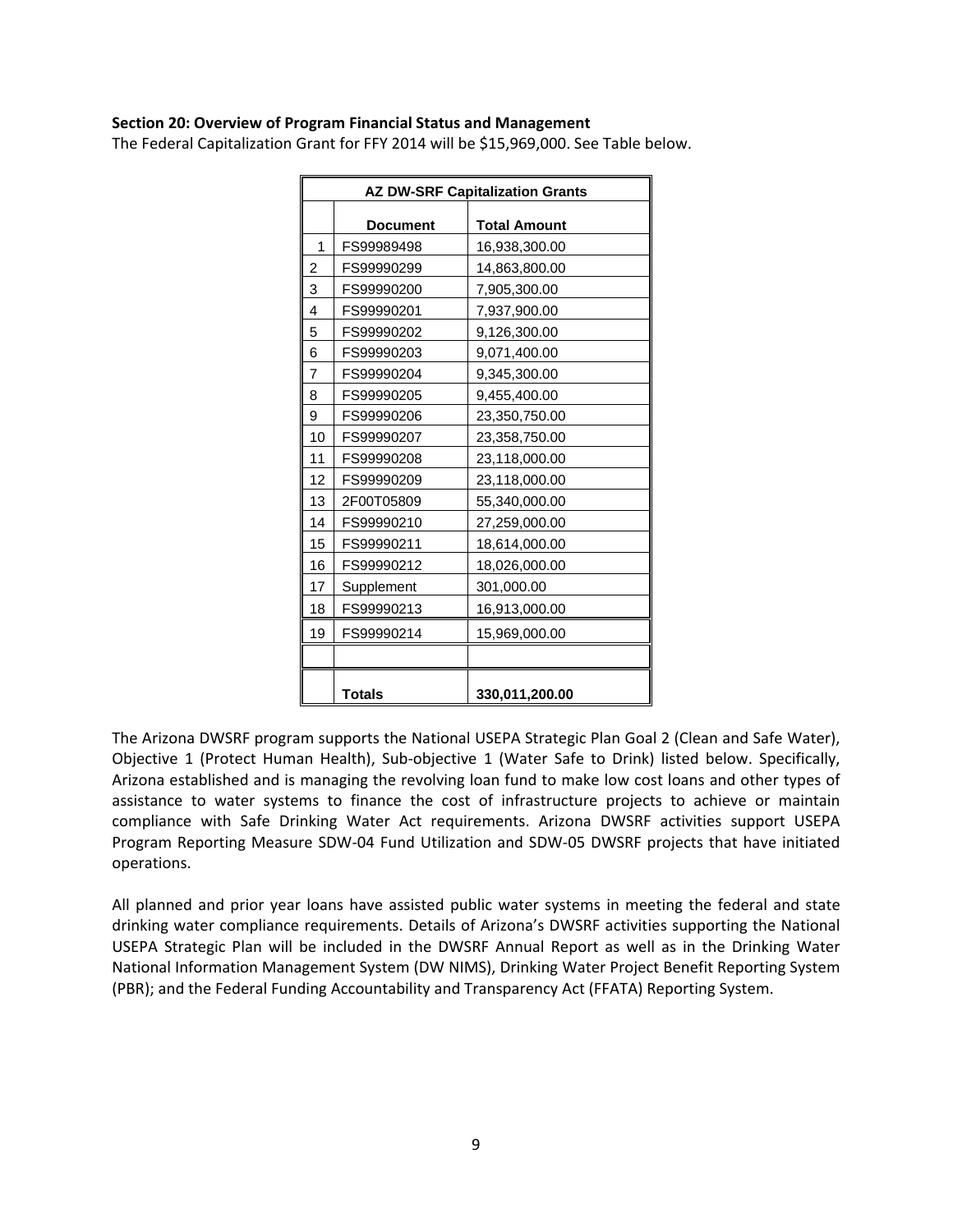| <b>Measure</b> | <b>Measure Text</b>                                                                                                                              | <b>National</b><br><b>Target</b> | <b>Region 9</b><br><b>Target</b> | Arizona<br><b>Target</b> |
|----------------|--------------------------------------------------------------------------------------------------------------------------------------------------|----------------------------------|----------------------------------|--------------------------|
| SDW-04         | Fund utilization rate [cumulative dollar amount of<br>agreements divided by cumulative<br>funds<br>loan<br>available for projects] for the DWSRF | 93%                              | 86%                              | 100%                     |
| SDW-05         | Number of DWSRF projects that have initiated<br>operations (cumulative)                                                                          |                                  |                                  |                          |

DWSRF Fund Utilization is calculated by dividing the cumulative funds provided (DWNIMS Line 130) by the cumulative DWSRF Funds available as of June 30, 2014 (DWNIMS line 283). Number of DWSRF projects that have initiated operations for SFY 2014 and cumulative will be reported in the Annual Report.

## **Section 21: Leveraging Plan**

As a matter of practice, WIFA pays close attention to its cash position and lending capacity. This practice includes reports to the WIFA Board of Directors at each Board meeting defining WIFA's current cash position and lending capacity. As a result of slow loan demand and prepayments, it appears that WIFA's next Bond Issue won't be needed until late in the year or early next year.

# **Section 22: Binding Commitment Schedule**

When the WIFA Board of Directors approves an applicant's financial assistance request, WIFA staff prepares and circulates financial assistance (loan) documents to evidence the binding commitment in accordance with applicable federal and state requirements**.** Based on the DW PPL, WIFA expects to enter into binding commitments at 168% (minimum is 120%) (dollars on PPL vs. the federal cap grant).

## **Section 23: Grant Payment Schedule**

WIFA will receive all payments in the first quarter available.

**Sections 24‐33:** These Sections are for CWSRF, not applicable to DWSRF.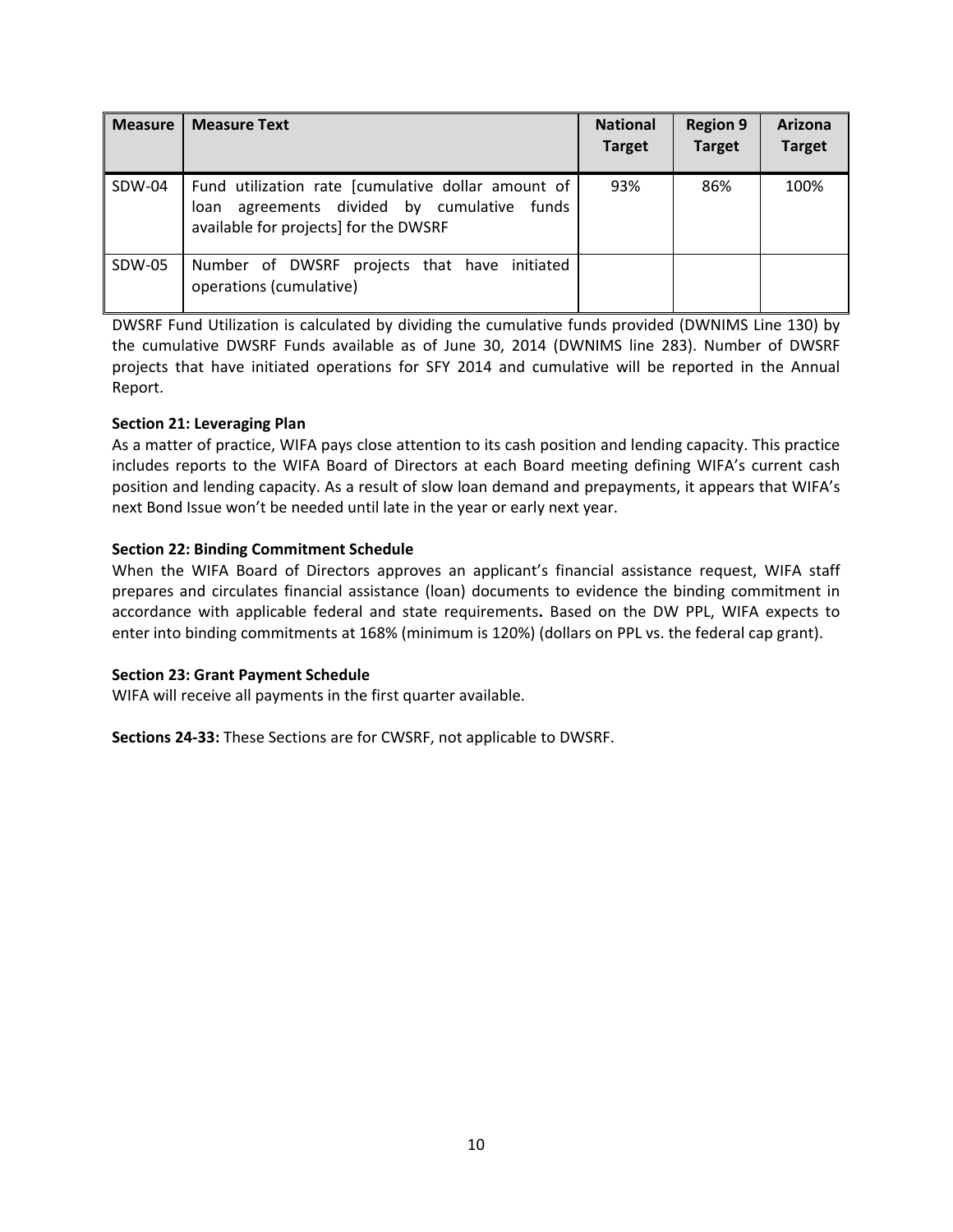#### **Section 34‐43: Fundable List**

Arizona combines the Fundable and Comprehensive lists into one list. WIFA applies all crosscutters to all projects with the exception of FFATA. FFATA is treated on an equivalency basis (see yellow highlight below). It is unknown at this time which projects will be awarded forgivable principal. Green projects are identified with "\*\*\*".

| <b>PPL</b> |                  |                   |         | <b>PWS</b>    |                     |                              | Project       | <b>Amount</b><br><b>Requested /</b><br>Probable |         |
|------------|------------------|-------------------|---------|---------------|---------------------|------------------------------|---------------|-------------------------------------------------|---------|
| Rank       | <b>Applicant</b> | <b>Population</b> | County  | <b>Number</b> | <b>Project Name</b> | <b>Description</b>           | <b>Number</b> | <b>Green Amount</b>                             | Subsidy |
|            |                  |                   |         |               |                     | Water quality sampling       |               |                                                 |         |
|            |                  |                   |         |               |                     | indicated a fluoride content |               |                                                 |         |
|            |                  |                   |         |               |                     | of 5.6 ppm. Company will     |               |                                                 |         |
|            |                  |                   |         |               |                     | install Point of Use devices |               |                                                 |         |
|            | *Cienega         |                   |         |               | Fluoride            | for the 55 residential       |               |                                                 |         |
|            | Water            |                   |         |               | Treatment and       | metered connections in its   | 006           |                                                 |         |
|            | Company          | 140               | La Paz  | AZ0415002     | System Upgrades     | service area.                | 2015          | \$50,000.00                                     | 70%     |
|            |                  |                   |         |               |                     | Monte Vista Water Co. is     |               |                                                 |         |
|            |                  |                   |         |               |                     | out of compliance with the   |               |                                                 |         |
|            |                  |                   |         |               |                     | arsenic MCL and has a        |               |                                                 |         |
|            |                  |                   |         |               |                     | leaking hydropneumatic       |               |                                                 |         |
|            |                  |                   |         |               |                     | tank that has been in        |               |                                                 |         |
|            |                  |                   |         |               |                     | service for over 20 years.   |               |                                                 |         |
|            |                  |                   |         |               |                     | The Company intends to       |               |                                                 |         |
|            |                  |                   |         |               |                     | install an arsenic removal   |               |                                                 |         |
|            |                  |                   |         |               |                     | system and replace the       |               |                                                 |         |
|            |                  |                   |         |               |                     | tank with a VFD-controlled   |               |                                                 |         |
|            | *Monte Vista     |                   |         |               | Arsenic Removal     | well pump, flow meter, and   |               |                                                 |         |
|            | Water            |                   |         |               | System and Well     | an 85-gal pressure tank for  | 008           |                                                 |         |
| 2          | Company          | 85                | Cochise | AZ0402043     | Site Improvements   | surge control.               | 2015          | \$60,000.00                                     | 70%     |

#### **Arizona's Drinking Water Revolving Fund Project Priority List – 2015 Funding Cycle**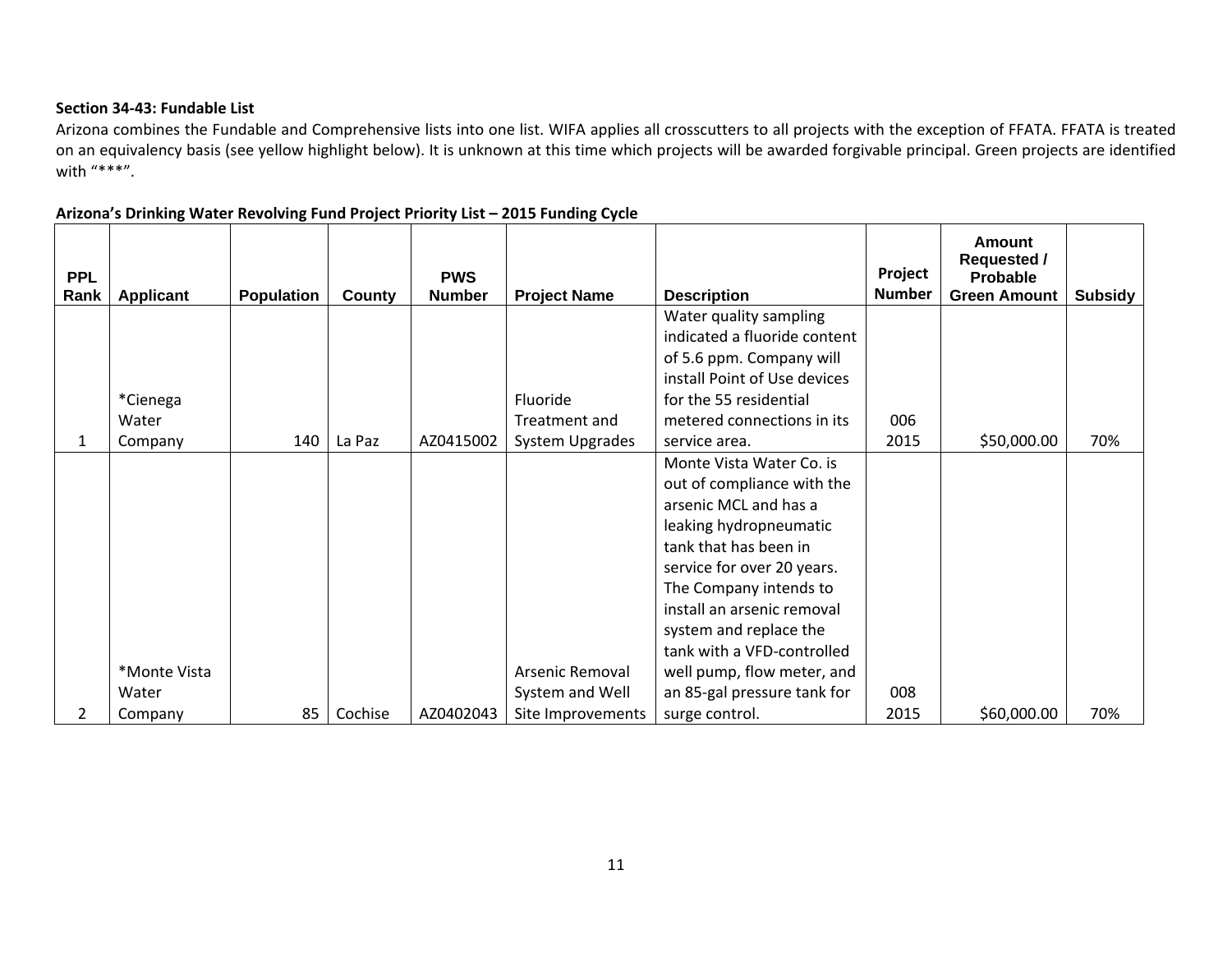|   |                     |       |        |           |                      | Fix-it-first: Utility was cited    |      |                |     |
|---|---------------------|-------|--------|-----------|----------------------|------------------------------------|------|----------------|-----|
|   |                     |       |        |           |                      | by ADEQ for damage to              |      |                |     |
|   |                     |       |        |           |                      | storage tank #2 resulting in       |      |                |     |
|   |                     |       |        |           |                      | leakage. An inspection             |      |                |     |
|   |                     |       |        |           |                      | determined that due to             |      |                |     |
|   |                     |       |        |           |                      | corrosion the tank was             |      |                |     |
|   |                     |       |        |           |                      | beyond repair and taken            |      |                |     |
|   | *Harrisburg         |       |        |           |                      | out of service. Utility is         |      |                |     |
|   | Utility             |       |        |           | <b>Water Storage</b> | requesting funding for a           | 007  |                |     |
| 3 | Company, Inc.       | 959   | La Paz | AZ0415029 | Tank Replacement     | replacement tank.                  | 2015 | \$115,000.00   | 80% |
|   |                     |       |        |           |                      | Cibola Mutual Water                |      |                |     |
|   |                     |       |        |           |                      | Company is not compliant           |      |                |     |
|   |                     |       |        |           |                      | with ADEQ requirement for          |      |                |     |
|   | *Cibola             |       |        |           |                      | <b>TTHM levels. Cibola intends</b> |      |                |     |
|   | <b>Mutual Water</b> |       |        |           | <b>TTHM Removal</b>  | to purchase a GridBee              | 001  |                |     |
| 4 | Co. Inc.            | 70    | La Paz | AZ0415123 | System               | TTHM Removal System.               | 2015 | \$125,000.00   | 80% |
|   |                     |       |        |           |                      | Fix-it-first: Truxton              |      |                |     |
|   |                     |       |        |           |                      | Canyon's main                      |      |                |     |
|   |                     |       |        |           |                      | transmission line was              |      |                |     |
|   |                     |       |        |           |                      | installed in the 1940's and        |      |                |     |
|   |                     |       |        |           | Arsenic              | is under constant repair           |      |                |     |
|   |                     |       |        |           | Treatment,           | due to deterioration and           |      |                |     |
|   |                     |       |        |           | Transmission         | must be replaced. The              |      |                |     |
|   | Truxton             |       |        |           | Replacement, &       | Company will also                  |      |                |     |
|   | Canyon Water        |       |        |           | <b>Well Electric</b> | construct an arsenic               | 018  |                |     |
| 5 | Company             | 2,136 | Mohave | AZ0408035 | Changeover           | treatment plant.                   | 2015 | \$1,819,208.00 | 80% |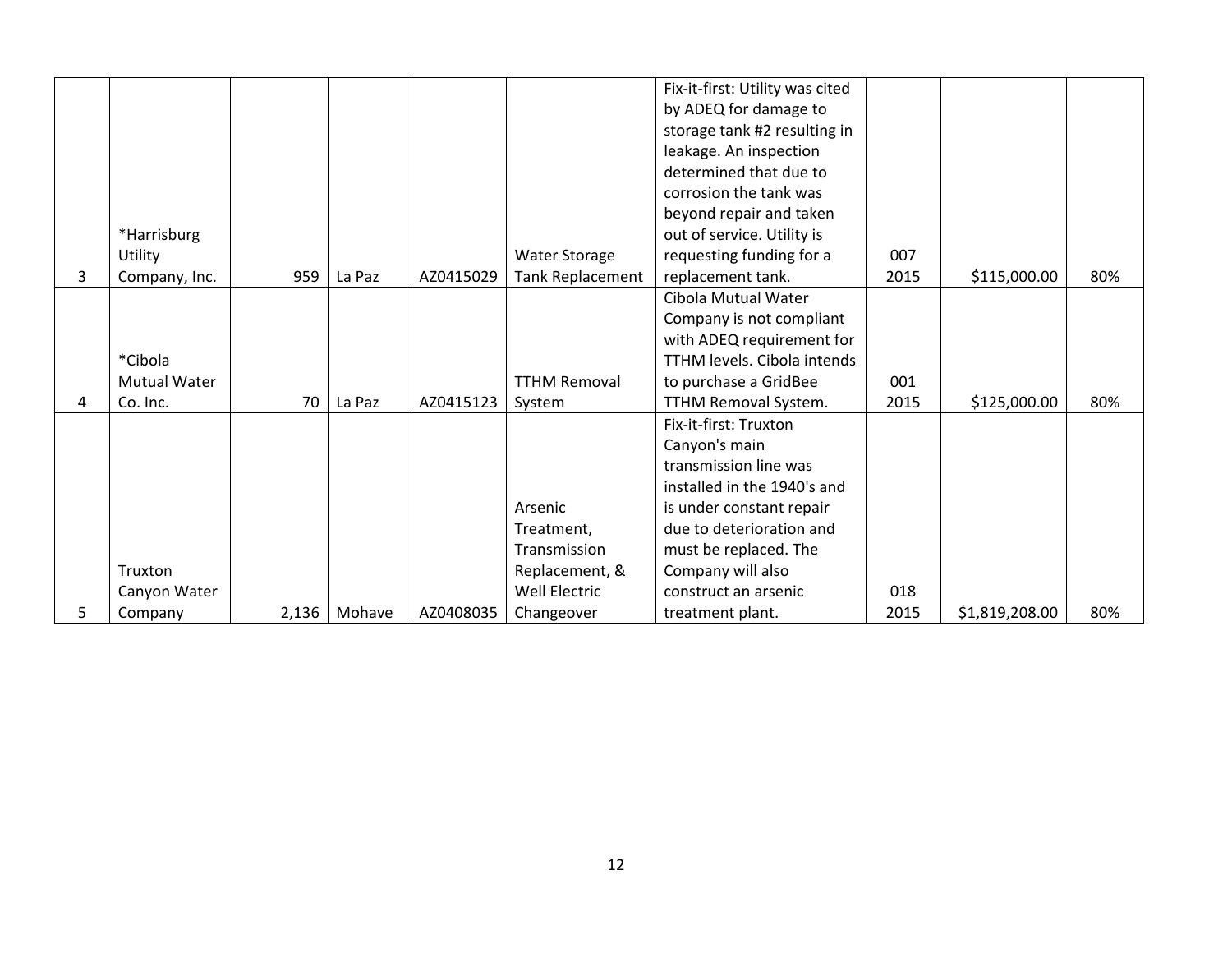|   | *Chino Valley, |       |         |           | <b>Water System</b><br>Improvements &<br>Purchase City of<br><b>Prescott Water</b><br><b>Distribution</b><br><b>System in Chino</b> | Town has very limited<br>water distribution along its<br>transportation corridor, SR<br>89. In addition, 656 Chino<br>Valley households and<br>commercial properties are<br>served by the City of<br><b>Prescott water distribution</b><br>system. Town intends to<br>purchase the portion of<br><b>City of Prescott water</b><br>distribution system in<br>Chino Valley and extend<br>water pipes between Road<br>2 North and Road 3 North | 004  |                |     |
|---|----------------|-------|---------|-----------|-------------------------------------------------------------------------------------------------------------------------------------|---------------------------------------------------------------------------------------------------------------------------------------------------------------------------------------------------------------------------------------------------------------------------------------------------------------------------------------------------------------------------------------------------------------------------------------------|------|----------------|-----|
| 6 | Town of        | 1,200 | Yavapai | AZ0413137 | Valley                                                                                                                              | along SR 89.                                                                                                                                                                                                                                                                                                                                                                                                                                | 2015 | \$7,357,500.00 | 80% |
|   | Christopher    |       |         |           | <b>Storage Tank</b>                                                                                                                 | Fix-it-first: The system's<br>tanks are old and require<br>many repairs. The system                                                                                                                                                                                                                                                                                                                                                         | 015  |                |     |
|   | Creek Haven    | 225   | Gila    | AZ0404005 | Replacement                                                                                                                         | plans to replace two tanks.                                                                                                                                                                                                                                                                                                                                                                                                                 | 2015 | \$30,000.00    | 85% |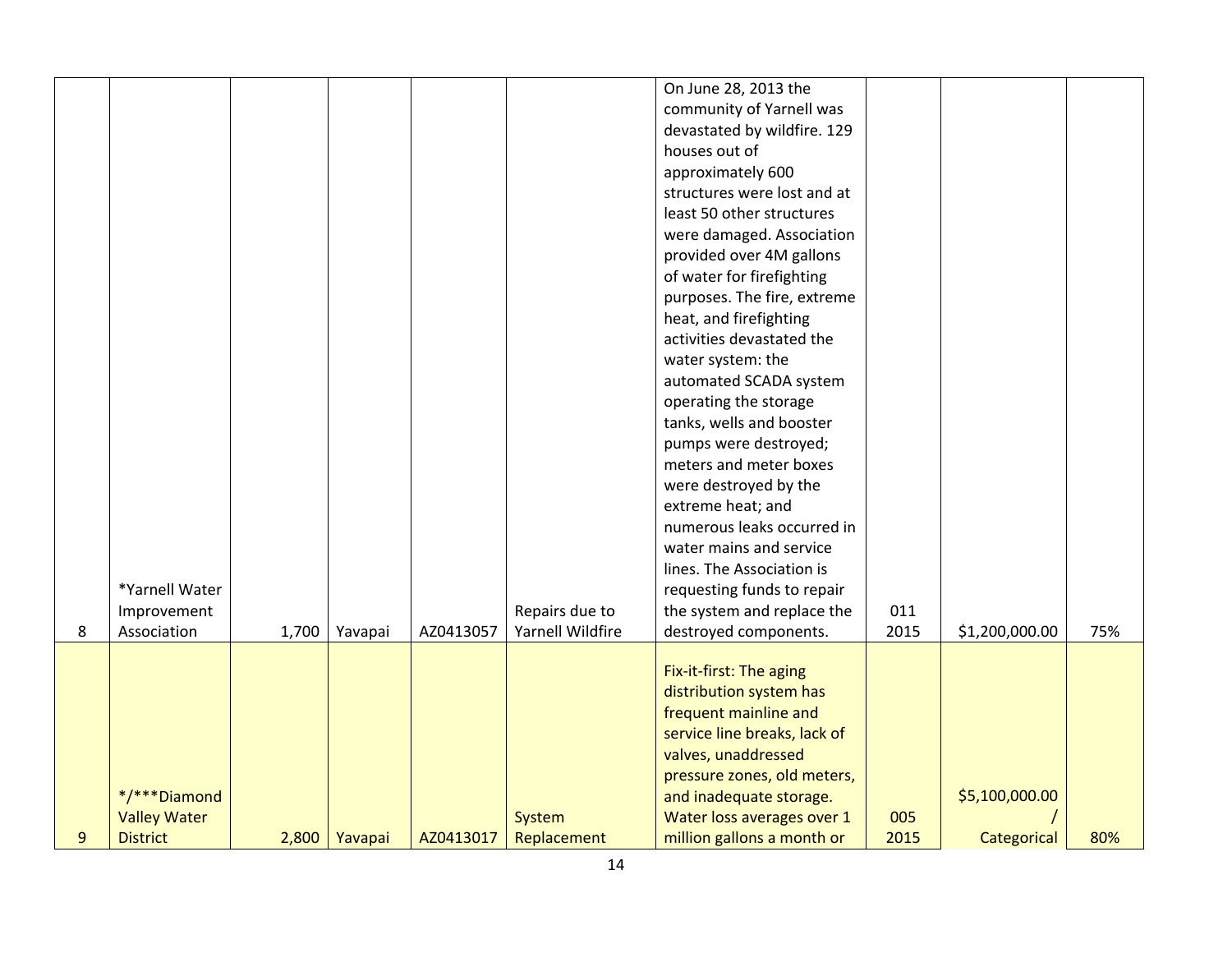|    |                      |       |          |           |                     | over 30%. The District       |      |              |     |
|----|----------------------|-------|----------|-----------|---------------------|------------------------------|------|--------------|-----|
|    |                      |       |          |           |                     | proposes to replace the      |      |              |     |
|    |                      |       |          |           |                     |                              |      |              |     |
|    |                      |       |          |           |                     | entire drinking water        |      |              |     |
|    |                      |       |          |           |                     | distribution system          |      |              |     |
|    |                      |       |          |           |                     | infrastructure.              |      | \$300,000.00 |     |
|    |                      |       |          |           |                     | Well #2 has an arsenic level |      |              |     |
|    |                      |       |          |           |                     | of 40 ppb. Booster pumps     |      |              |     |
|    |                      |       |          |           |                     | are 40+ years old and not    |      |              |     |
|    |                      |       |          |           |                     | very efficient. Because of   |      |              |     |
|    |                      |       |          |           |                     | low well output, additional  |      |              |     |
|    |                      |       |          |           |                     | storage is needed at Well    |      |              |     |
|    |                      |       |          |           |                     | #4. Project is to install    |      |              |     |
|    |                      |       |          |           |                     | arsenic treatment and        |      |              |     |
|    |                      |       |          |           | Arsenic             | replace booster pumps at     |      |              |     |
|    |                      |       |          |           | Treatment,          | Well #2 and install 250,000  |      |              |     |
|    | Sunrise Water        |       |          |           | Booster Pumps &     | gallon storage tank at Well  | 012  |              |     |
| 10 | Company              | 4,350 | Maricopa | AZ0407070 | <b>Storage Tank</b> | #4.                          | 2015 | \$755,000.00 | 85% |
|    |                      |       |          |           |                     | Fix-it-first: Water system   |      |              |     |
|    |                      |       |          |           |                     | needs to upgrade aging       |      |              |     |
|    |                      |       |          |           |                     | infrastructure and address   |      |              |     |
|    |                      |       |          |           |                     | inadequate storage. Project  |      |              |     |
|    |                      |       |          |           |                     | will install storage and     |      |              |     |
|    |                      |       |          |           |                     | upgrade electric at country  |      |              |     |
|    |                      |       |          |           |                     | wells 3 and 7; install       |      |              |     |
|    |                      |       |          |           |                     | 100,000 gallons of storage   |      |              |     |
|    |                      |       |          |           |                     | at well 16; refurbish well   |      |              |     |
|    |                      |       |          |           |                     | 16; refurbish existing       |      |              |     |
|    |                      |       |          |           |                     | 100,000 gallon storage tank  |      |              |     |
|    |                      |       |          |           |                     | and install back-up          |      |              |     |
|    |                      |       |          |           |                     | generator at well 18 site;   |      |              |     |
|    |                      |       |          |           |                     | replace existing aged water  |      |              |     |
|    |                      |       |          |           | Capital             | line that was installed in   |      |              |     |
|    | <b>Clear Springs</b> |       |          | AZ0402008 | Improvements        | the 1960's; move water       |      |              |     |
|    | Utility              |       |          | &         | (Storage, Electric  | main to a public utility     | 009  |              |     |
| 11 | Company              | 1,180 | Cochise  | AZ0402049 | and Waterline)      | easement.                    | 2015 | \$426,249.00 | 85% |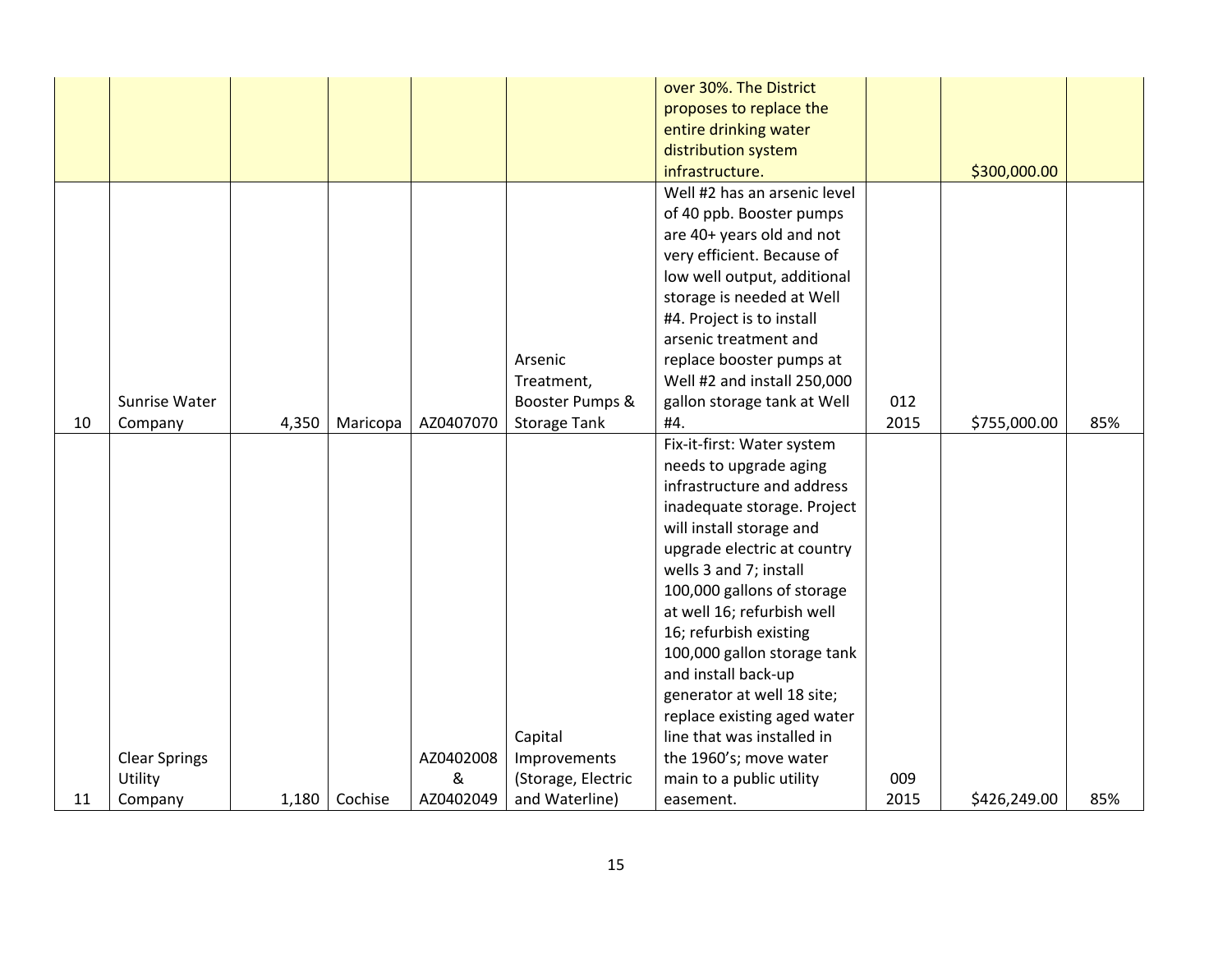|    |             |       |         |           |                     | Fix-it-first: The two existing |      |              |     |
|----|-------------|-------|---------|-----------|---------------------|--------------------------------|------|--------------|-----|
|    |             |       |         |           |                     | 10,000 gallon storage tanks    |      |              |     |
|    |             |       |         |           |                     | leak profusely, have been      |      |              |     |
|    |             |       |         |           |                     | repaired numerous times        |      |              |     |
|    |             |       |         |           |                     | and are beyond repair. In      |      |              |     |
|    | *Montezuma  |       |         |           |                     | order to meet customer         |      |              |     |
|    | Rimrock     |       |         |           |                     | demand, two 40,000 gallon      |      |              |     |
|    | Water       |       |         |           | <b>Storage Tank</b> | storage tanks must be          | 013  |              |     |
| 12 | Company LLC | 450   | Yavapai | AZ0413071 | Replacement         | constructed.                   | 2015 | \$108,000.00 | 80% |
|    |             |       |         |           |                     | Town has two potable           |      |              |     |
|    |             |       |         |           |                     | water storage reservoirs       |      |              |     |
|    |             |       |         |           |                     | which do not conform with      |      |              |     |
|    |             |       |         |           |                     | Security Standards. At the     |      |              |     |
|    |             |       |         |           |                     | 89A Reservoir: install 350     |      |              |     |
|    |             |       |         |           |                     | feet of security fencing. At   |      |              |     |
|    |             |       |         |           |                     | the Haskell Springs            |      |              |     |
|    |             |       |         |           |                     | Reservoir site: install 1400   |      |              |     |
|    |             |       |         |           |                     | feet of security fencing       |      |              |     |
|    |             |       |         |           |                     | with an access gate and        |      |              |     |
|    |             |       |         |           | Water System        | install security lighting,     |      |              |     |
|    | *Clarkdale, |       |         |           | Security            | alarm systems and              | 016  |              |     |
| 13 | Town of     | 4,026 | Yavapai | AZ0413024 | Improvements        | surveillance systems.          | 2015 | \$68,000.00  | 80% |
|    |             |       |         |           |                     | The system does not have       |      |              |     |
|    |             |       |         |           |                     | adequate storage at Well       |      |              |     |
|    |             |       |         |           |                     | #2 for 331 connections and     |      |              |     |
|    |             |       |         |           |                     | the electric panel at Well     |      |              |     |
|    |             |       |         |           |                     | #3 is substandard.             |      |              |     |
|    |             |       |         |           | Capital             | Company will construct a       |      |              |     |
|    | Sandario    |       |         |           | Improvements        | storage tank at Well #2 and    |      |              |     |
|    | Water       |       |         |           | (Storage &          | install electrical upgrades    | 010  |              |     |
| 14 | Company     | 1,000 | Pima    | AZ0410093 | Electrical)         | at Well #3.                    | 2015 | \$587,650.00 | 85% |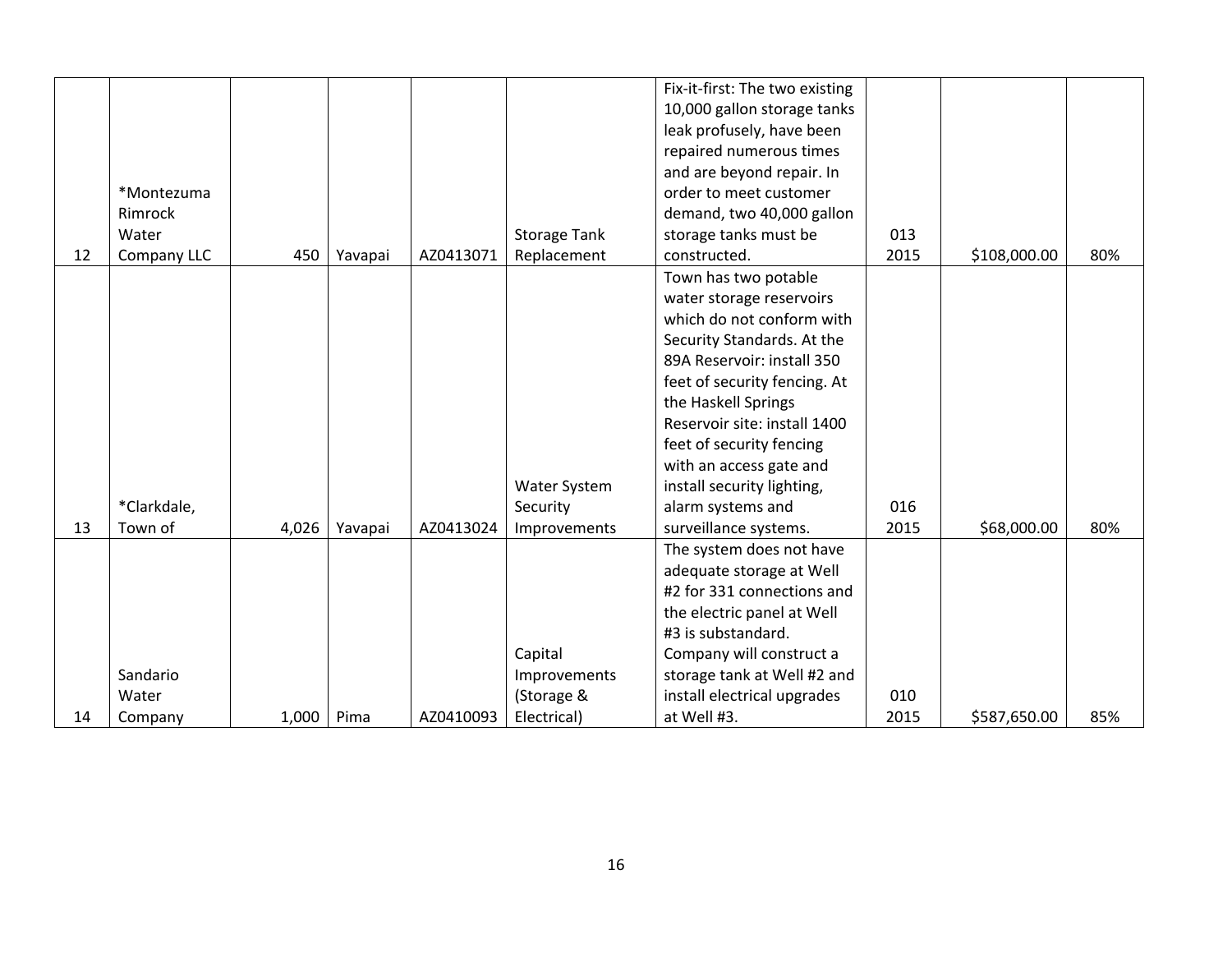|    |                 |        |          |           |                             | City needs additional water   |      |                |     |
|----|-----------------|--------|----------|-----------|-----------------------------|-------------------------------|------|----------------|-----|
|    |                 |        |          |           |                             | supply (wells) rather than    |      |                |     |
|    |                 |        |          |           |                             | reliance on reservoirs,       |      |                |     |
|    |                 |        |          |           |                             | which will also enhance the   |      |                |     |
|    |                 |        |          |           |                             | water quality. The City's     |      |                |     |
|    |                 |        |          |           |                             | water infrastructure is 60    |      |                |     |
|    |                 |        |          |           |                             | to 70 years old; the project  |      |                |     |
|    |                 |        |          |           |                             | will also include             |      |                |     |
|    |                 |        |          |           |                             | replacement of failing        |      |                |     |
|    |                 |        |          |           | <b>Water Supply /</b>       | pumps, tanks, processing      |      |                |     |
|    |                 |        |          |           | Water                       | equipment, various valves,    |      |                |     |
|    | *Williams, City |        |          |           | <b>Sustainability &amp;</b> | transmission & distribution   | 002  |                |     |
| 15 | of              | 3,145  | Coconino | AZ0403026 | <b>Storage</b>              | lines and meters.             | 2015 | \$3,500,000.00 | 80% |
|    |                 |        |          |           |                             | Company proposes to           |      |                |     |
|    | *Appaloosa      |        |          |           |                             | increase its storage tank     |      |                |     |
|    | Water           |        |          |           |                             | capacity and install a        | 014  |                |     |
| 16 | Company         | 630    | Yavapai  | AZ0413208 | <b>Backup Generator</b>     | backup generator.             | 2015 | \$60,000.00    | 80% |
|    |                 |        |          |           |                             | Fix-it-first: The existing 4" |      |                |     |
|    |                 |        |          |           |                             | cast iron main with lead      |      |                |     |
|    |                 |        |          |           |                             | fittings and 6" asbestos      |      |                |     |
|    |                 |        |          |           |                             | cement water distribution     |      |                |     |
|    |                 |        |          |           |                             | main on Crawford Street       |      |                |     |
|    |                 |        |          |           |                             | were originally installed in  |      |                |     |
|    |                 |        |          |           |                             | 1918. They are shallow        |      |                |     |
|    |                 |        |          |           |                             | water mains and have          |      |                |     |
|    |                 |        |          |           |                             | experienced breaks over       |      |                |     |
|    |                 |        |          |           |                             | the last few decades, as      |      |                |     |
|    |                 |        |          |           |                             | well as service line repairs  |      |                |     |
|    |                 |        |          |           |                             | and replacements. The         |      |                |     |
|    |                 |        |          |           |                             | <b>Water Department</b>       |      |                |     |
|    |                 |        |          |           | <b>Water Main</b>           | proposes to rehabilitate      |      |                |     |
|    |                 |        |          |           | Replacement -               | approximately 3,000 linear    |      |                |     |
|    | Nogales, City   |        | Santa    |           | Crawford Street,            | feet with new C-900 and       | 017  |                |     |
| 17 | of              | 21,830 | Cruz     | AZ0412004 | <b>McNab to Sonita</b>      | ductile iron 8-inch pipeline. | 2015 | \$630,000.00   | 85% |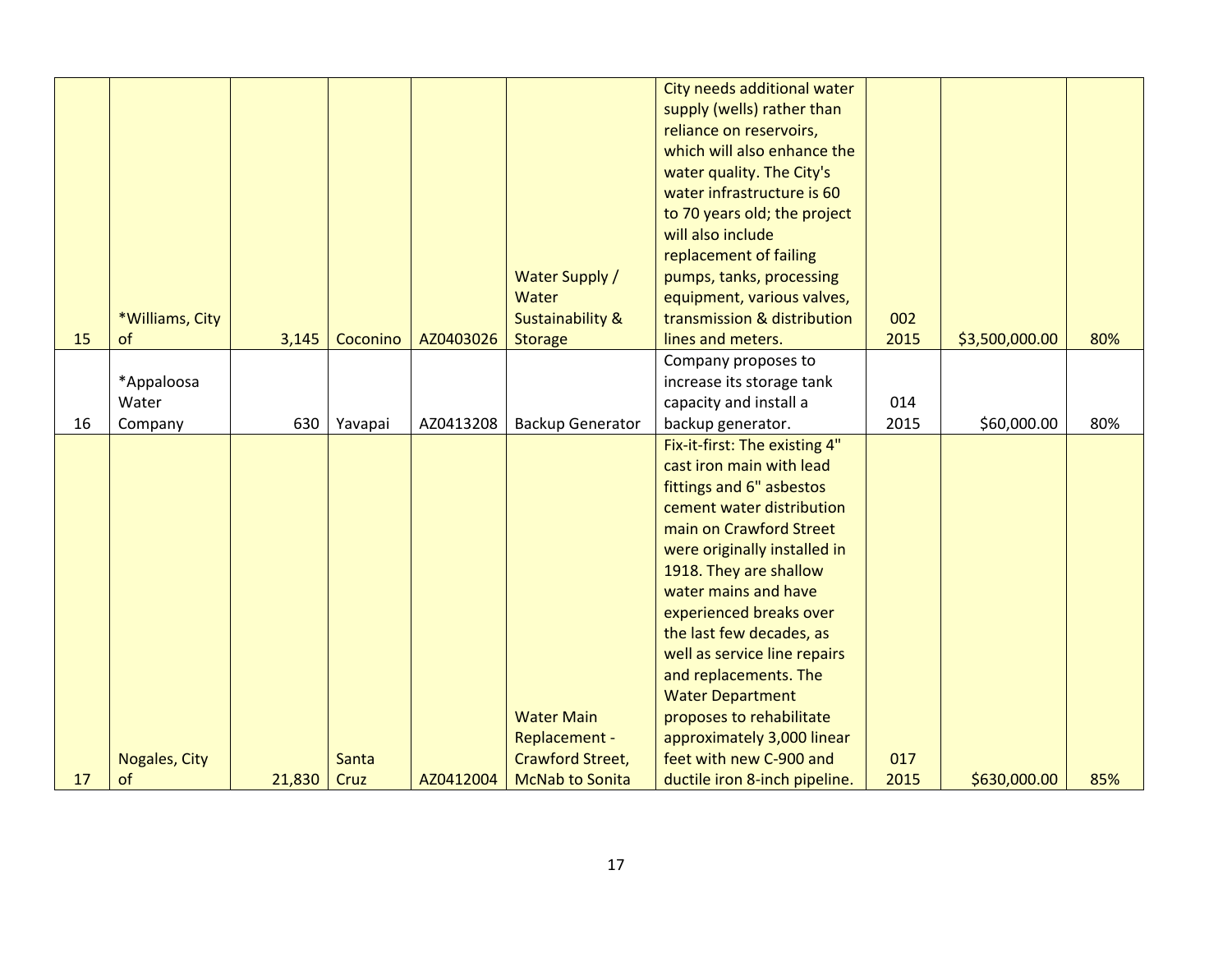|    |                 |                     |           |                | LPSCO will install several |      |                |     |
|----|-----------------|---------------------|-----------|----------------|----------------------------|------|----------------|-----|
|    |                 |                     |           |                | recharge wells within its  |      |                |     |
|    | Litchfield Park |                     |           |                | service area to recharge   |      |                |     |
|    | Service         |                     |           | LPSCO Recharge | approximately 1,290 acre   | 003  |                |     |
| 18 | Company         | $39,000$   Maricopa | AZ0407046 | Wells          | feet of effluent/year.     | 2015 | \$1,755,000.00 | 90% |

**Total:**

**\$23,746,607.00**

\* *Eligible for disadvantaged community designation*